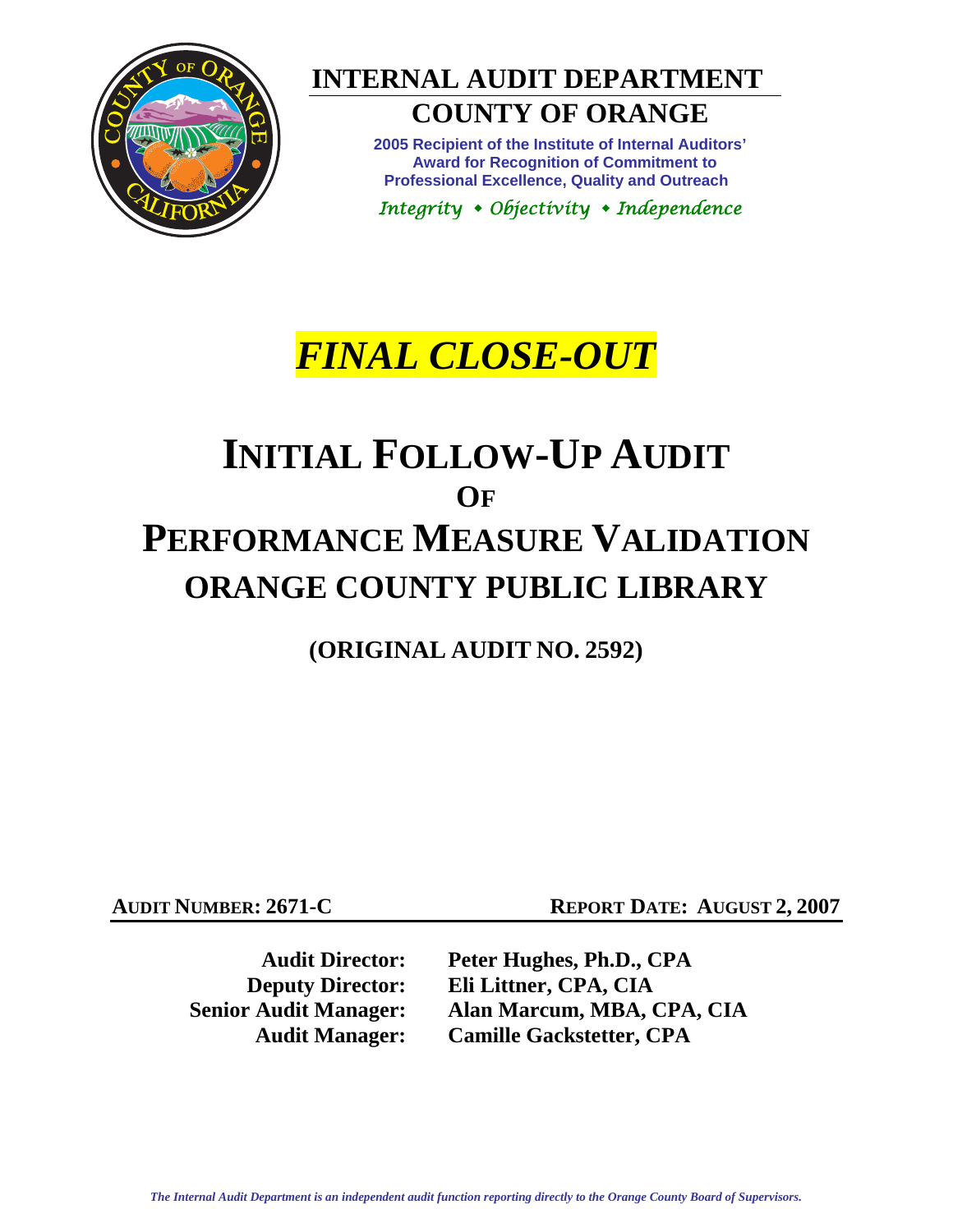# *Final Close-Out*

## **Initial Follow-Up Audit of Performance Measure Validation Orange County Public Library**

**Original Audit No. 2592** 

## **TABLE OF CONTENTS**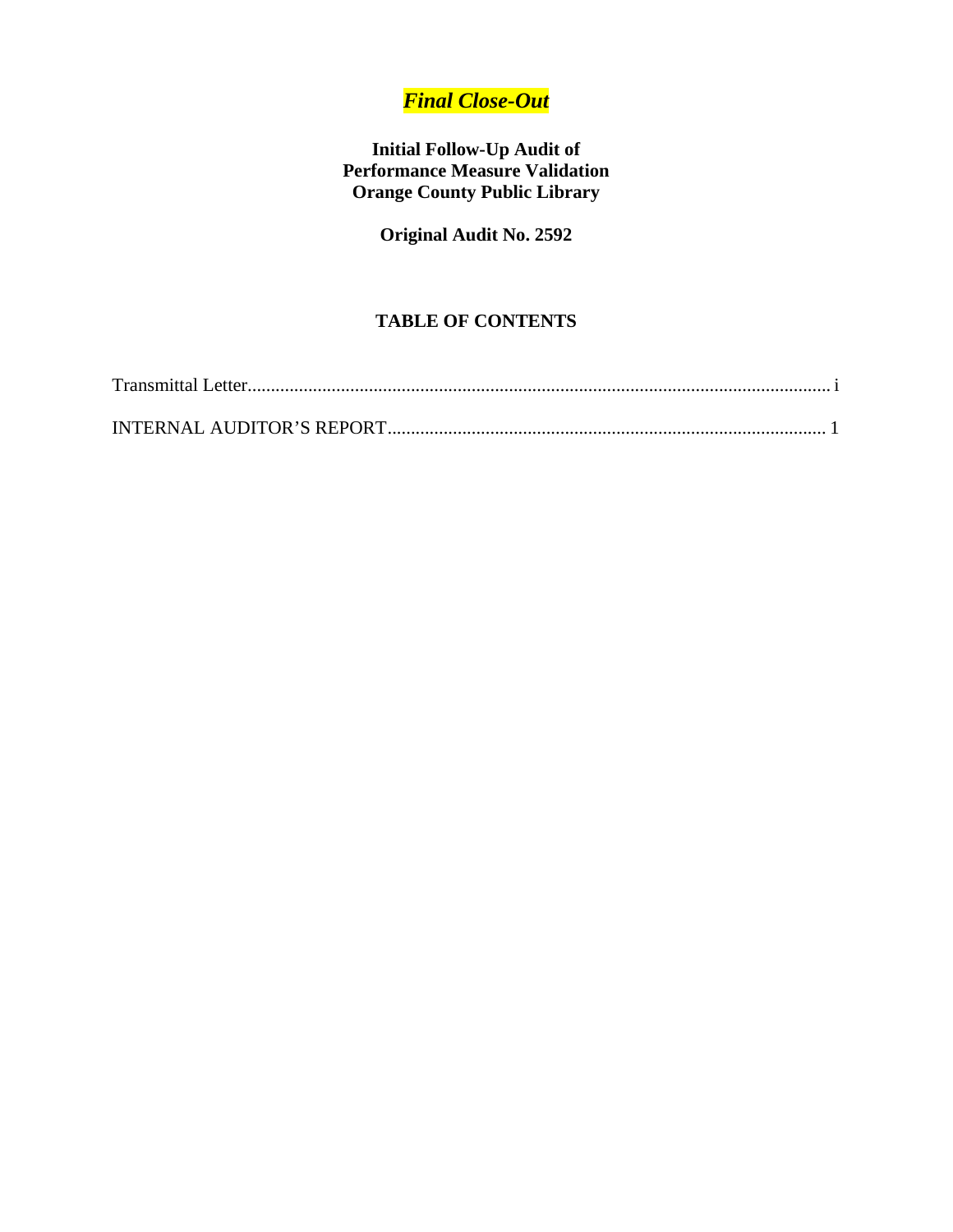### **COUNTY OF ORANGE BOARD OF SUPERVISORS' INTERNAL AUDIT DEPARTMENT**

#### **Transmittal Letter**

Audit No. 2671-C

 $\mathcal{O}_{\mathcal{A}}$ 

August 2, 2007

TO: Helen Fried, Acting County Librarian Orange County Public Library

FROM: Peter Hughes, Ph.D., CPA, Director Internal Audit Department  $\varnothing$ CAR

SUBJECT: Initial and Final Close-Out Follow-Up Audit of Performance Measure Validation of Orange County Public Library, Original Audit No. 2592, Issued August 14, 2006

We have completed an Initial and Final Follow-Up Audit of Performance Measure Validation of the Orange County Public Library. Our audit was limited to reviewing, as of the 2007 Annual Report (Business Plan), actions taken to implement the four (4) recommendations in our audit report dated August 14, 2006. The results of our Follow-Up Audit are discussed in the **Internal Auditor's Report** following this transmittal letter. Because satisfactory corrective action has been taken for all audit recommendations, this report represents the final close-out of the original audit.

Each month I submit an **Audit Status Report** to the Board of Supervisors (BOS) where I detail any material and significant audit findings released in reports during the prior month and the implementation status of audit recommendations as disclosed by our Follow-Up Audits. Accordingly, the results of this audit will be included in a future report to the BOS.

Other recipients of this report: Members, Board of Supervisors Members, Audit Oversight Committee Thomas G. Mauk, County Executive Officer Alisa Drakodaidis, Deputy CEO, Infrastructure/Environmental Services Foreperson, Grand Jury Darlene J. Bloom, Clerk of the Board of Supervisors

<span id="page-2-0"></span> *Independence Objectivity Integrity* 



*Providing Facts and Perspectives Countywide* 

#### **OFFICE OF THE DIRECTOR**

#### **DR. PETER HUGHES**

**PH.D., MBA, CPA,**  Certified Compliance & Ethics Professional (CCEP) Certified Information Technology Professional (CITP) Certified Internal Auditor (CIA) Certified Fraud Examiner (CFE)

**E-MAIL: peter.hughes@iad.ocgov.com** 

**ELI LITTNER DEPUTY DIRECTOR** CPA, CIA, CFE, Certified Fraud Specialist (CFS), Certified Information Systems Auditor (CISA)

> **MICHAEL J. GOODWIN SENIOR AUDIT MANAGER** CPA, CIA

**ALAN MARCUM SENIOR AUDIT MANAGER** MBA, CPA, CIA, CFE

**AUTUMN MCKINNEY SENIOR AUDIT MANAGER** CPA, CIA, CISA Certified Government Financial Manager (CGFM)

**HALL OF FINANCE & RECORDS 400 CIVIC CENTER DRIVE WEST BUILDING 12, ROOM 232 SANTA ANA, CA 92701** 

www.ocgov.com/audit

**(714) 834-5475 (714) 834-2880 Fax** 

**OC FRAUD HOTLINE (714) 834-3608**